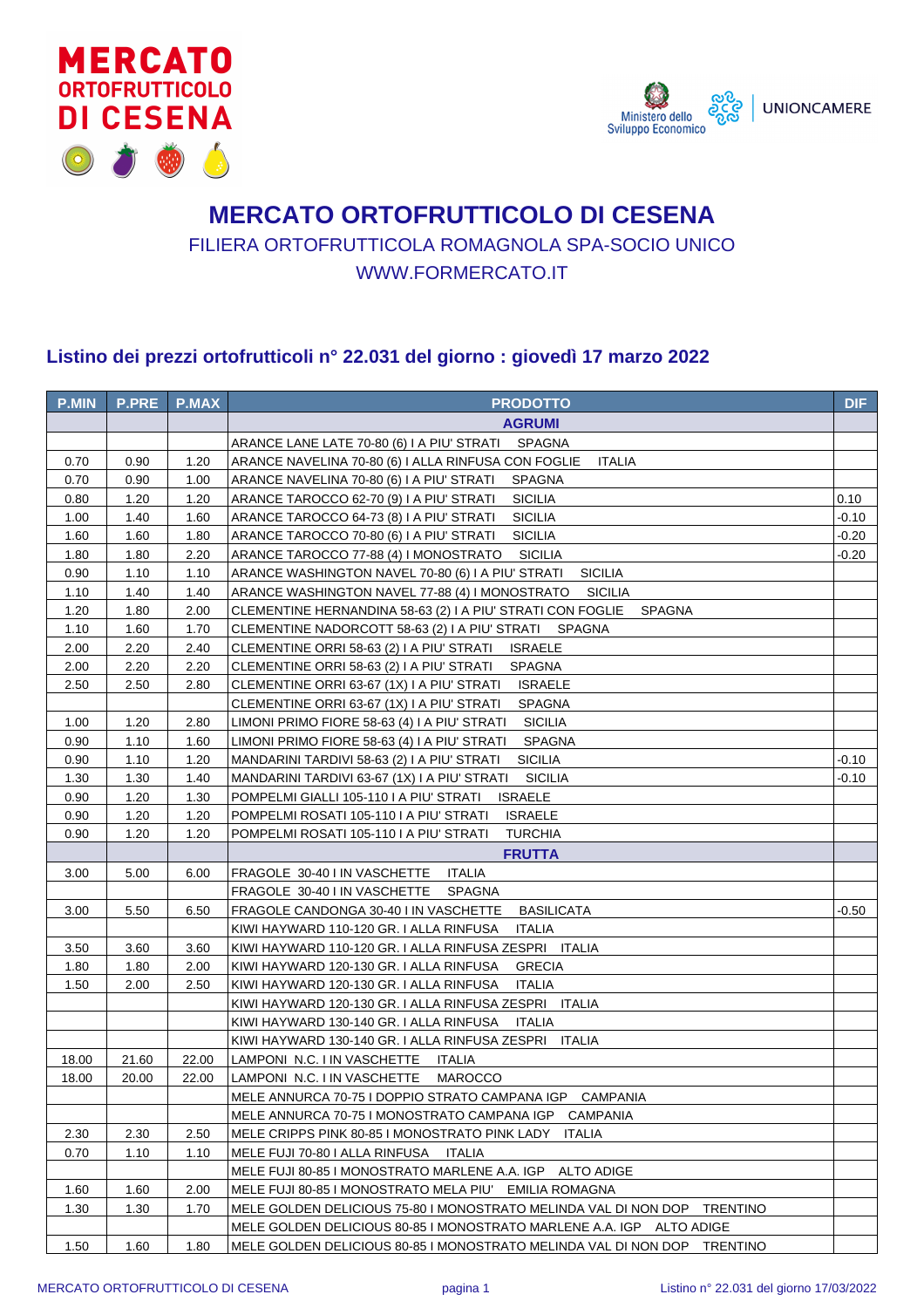| <b>P.MIN</b> | <b>P.PRE</b> | <b>P.MAX</b> | <b>PRODOTTO</b>                                                                                                                 | DIF   |
|--------------|--------------|--------------|---------------------------------------------------------------------------------------------------------------------------------|-------|
| 1.40         | 1.50         | 1.60         | MELE GRANNY SMITH 80-85 I MONOSTRATO MARLENE A.A. IGP ALTO ADIGE                                                                |       |
| 0.80         | 0.80         | 0.95         | MELE MORGENDUFT 80-90   ALLA RINFUSA ITALIA                                                                                     |       |
|              |              |              | MELE NICOTER 80-85 I MONOSTRATO KANZI ALTO ADIGE                                                                                |       |
| 1.30         | 1.80         | 1.90         | MELE RENETTA DEL CANADA 80-85 I MONOSTRATO MELINDA VAL DI NON DOP TRENTINO                                                      |       |
|              |              |              | MELE SCILATE 80-85 I MONOSTRATO ENVY ALTO ADIGE                                                                                 |       |
| 1.20         | 1.30         | 1.40         | MELE STARK DELICIOUS 80-85 I MONOSTRATO MARLENE A.A. IGP ALTO ADIGE                                                             |       |
| 15.50        | 15.50        | 18.00        | MIRTILLI N.C. I IN VASCHETTE PERU'                                                                                              |       |
|              |              |              | MIRTILLI N.C. I IN VASCHETTE SPAGNA                                                                                             |       |
| 19.00        | 20.00        | 20.00        | MORE DI ROVO N.C. I IN VASCHETTE MESSICO                                                                                        |       |
| 2.00         | 2.40         | 2.40         | PERE ABATE FETEL 65-70 I MONOSTRATO 18 PZ. (30X50)<br><b>EMILIA ROMAGNA</b>                                                     |       |
| 2.50         | 2.80         | 3.00         | PERE ABATE FETEL 70-75 I MONOSTRATO 16 PZ. (30X50)<br><b>EMILIA ROMAGNA</b>                                                     |       |
| 2.60         | 3.20         | 3.60         | PERE ABATE FETEL 75-80 I MONOSTRATO 14 PZ. (30X50)<br>EMILIA ROMAGNA                                                            |       |
| 1.60         | 1.60         | 1.80         | PERE CONFERENCE 70-80   ALLA RINFUSA OLANDA                                                                                     |       |
| 2.50         | 3.00         | 3.50         | PERE DECANA COMIZIO 80-85 I VERTICALE 12 PZ. (30X40)<br><b>EMILIA ROMAGNA</b>                                                   |       |
| 1.80         | 2.20         | 2.30         | PERE DECANA COMIZIO 80-90 I ALLA RINFUSA OLANDA                                                                                 |       |
| 2.00         | 2.60         | 3.20         | PERE KAISER 75-80 I MONOSTRATO 18 PZ. (30X50)<br>EMILIA ROMAGNA                                                                 |       |
| 2.20         | 2.30         | 2.80         | PERE WILLIAM 75-80 I MONOSTRATO 18 PZ. (30X50) EMILIA ROMAGNA                                                                   |       |
| 2.00         | 2.00         | 2.50         | PERE WILLIAM 75-80 I A PIU' STRATI 50 PZ. 12,5 KG SUD AFRICA                                                                    |       |
| 18.00        | 20.00        | 23.20        | RIBES ROSSO N.C. I IN VASCHETTE OLANDA                                                                                          |       |
| 3.00         | 3.80         | 4.00         | UVA DA TAVOLA BIANCA TIMPSON N.C. I MONOSTRATO<br>PERU'                                                                         |       |
|              |              |              | UVA DA TAVOLA BIANCA VITTORIA N.C. I MONOSTRATO<br><b>SUD AFRICA</b>                                                            |       |
| 2.80         | 3.00         | 3.00         | UVA DA TAVOLA ROSATA RED GLOBE N.C. I MONOSTRATO 4,5 KG PERU'                                                                   |       |
|              |              |              | UVA DA TAVOLA ROSATA RED GLOBE N.C. I MONOSTRATO 8,2 KG PERU'                                                                   |       |
|              |              |              | <b>ORTAGGI</b>                                                                                                                  |       |
|              |              |              | AGLI BIANCHI N.C. I IN TRECCE FRANCIA                                                                                           |       |
| 3.80         | 4.00         | 6.00         | AGLI BIANCHI N.C. I IN TRECCE ITALIA                                                                                            |       |
| 3.00         | 3.00         | 3.40         | AGLI BIANCHI N.C. I ALLA RINFUSA SPAGNA                                                                                         |       |
|              |              |              | SPAGNA<br>AGLI BIANCHI N.C. I TRE PEZZI                                                                                         |       |
|              |              |              | AGLI ROSA 60-80 I MONOSTRATO FRANCIA                                                                                            |       |
| 2.50         | 3.50         | 4.50         | ASPARAGI SELVATICI ASPARAGINA I IN MAZZI<br>ITALIA                                                                              |       |
| 4.50         | 5.50         | 6.00         | ASPARAGI VERDI 12-16 I IN MAZZI CAMPANIA                                                                                        |       |
| 6.00         | 6.50         | 7.00         | ASPARAGI VERDI 12-16 I IN MAZZI EMILIA ROMAGNA                                                                                  |       |
| 0.50         | 0.50         | 0.60         | BASILICO N.C. I IN MAZZI MAZZO ITALIA                                                                                           |       |
| 1.00         | 1.00         | 1.20         | BIETOLE DA COSTA N.C. I A PIU' STRATI ITALIA                                                                                    |       |
| 1.40         | 1.50         | 1.80         | BIETOLE DA FOGLIA (ERBETTE) N.C. I IN MAZZI A PIU' STRATI<br>ITALIA                                                             |       |
|              |              |              | CARCIOFI CON SPINE 7.5-9 CM I A PIU' STRATI CAD. SARDEGNA                                                                       |       |
| 0.80         | 1.20         | 1.50         | CARCIOFI ROMANESCO 9-11 CM I A PIU' STRATI CAD. ITALIA                                                                          |       |
| 0.20         | 0.40         | 0.60         | CARCIOFI ROMANESCO VIOLA 9-11 CM I MONOSTRATO CAD. ITALIA<br>CARCIOFI VIOLETTO SENZA SPINE 7.5-9 CM I A PIU' STRATI CAD. ITALIA |       |
| 0.40         | 0.40         | 0.60         | CARCIOFI VIOLETTO SENZA SPINE 7.5-9 CM I A PIU' STRATI CAD. TUNISIA                                                             |       |
| 0.35         | 0.60         | 0.80         | CARCIOFI VIOLETTO TEROM 7.5-9 CM I A PIU' STRATI CAD. ITALIA                                                                    |       |
|              |              |              | CARCIOFINI MEDI I ALLA RINFUSA ITALIA                                                                                           |       |
| 2.00         | 2.50         | 5.00         | CARDI N.C. I A PIU' STRATI IMBIANCATI EMILIA ROMAGNA                                                                            |       |
| 1.60         | 2.00         | 2.50         | CARDI N.C. I A PIU' STRATI IMBIANCATI ITALIA                                                                                    |       |
| 0.60         | 0.80         | 0.90         | CAROTE N.C. I ALLA RINFUSA<br>ITALIA                                                                                            |       |
|              |              |              | CAROTE N.C. I IN MAZZI ITALIA                                                                                                   |       |
|              |              |              | CAROTE N.C. I VASSOI FILMATI ITALIA                                                                                             |       |
| 1.00         | 1.10         | 1.20         | CAVOLFIORE BIANCO 8 PZ. (40X60) I MONOSTRATO<br>ITALIA                                                                          |       |
| 1.00         | 1.60         | 1.80         | CAVOLFIORE ROMANESCO 6 PZ. (40X60) I MONOSTRATO<br><b>ITALIA</b>                                                                |       |
| 0.90         | 1.60         | 2.30         | CAVOLI BROCCOLI N.C. I MONOSTRATO PUGLIA                                                                                        |       |
| 0.50         | 0.80         | 1.00         | CAVOLI CAPPUCCI BIANCHI 6 PZ. (30X50) I MONOSTRATO<br><b>ITALIA</b>                                                             |       |
| 1.50         | 1.50         | 2.50         | CAVOLI NERI MEDI I IN MAZZI ITALIA                                                                                              |       |
| 0.50         | 0.70         | 0.85         | CAVOLI VERZA 6 PZ. (30X50) I MONOSTRATO<br>ITALIA                                                                               |       |
| 1.80         | 2.00         | 2.80         | CETRIOLI 14-21 CM. I A PIU' STRATI ITALIA                                                                                       |       |
| 1.20         | 1.30         | 1.40         | CICORIA CATALOGNA A PUNTARELLE N.C. I A PIU' STRATI<br>ITALIA                                                                   |       |
| 0.50         | 1.20         | 1.30         | CICORIA CATALOGNA N.C. I A PIU' STRATI ITALIA                                                                                   |       |
| 1.20         | 1.50         | 2.20         | CIME DI RAPA N.C. I IN MAZZI A PIU' STRATI<br>ITALIA                                                                            |       |
| 0.50         | 0.70         | 0.80         | CIPOLLE TONDE BIANCHE N.C. I ALLA RINFUSA SACCHI ITALIA                                                                         |       |
| 0.45         | 0.60         | 0.80         | CIPOLLE TONDE DORATE 60-80   ALLA RINFUSA SACCHI ITALIA                                                                         |       |
| 0.50         | 0.70         | 0.80         | CIPOLLE TONDE ROSSE 60-80   ALLA RINFUSA SACCHI ITALIA                                                                          |       |
| 1.40         | 2.00         | 2.00         | CIPOLLOTTI BIANCHI N.C. I IN MAZZI ITALIA                                                                                       |       |
| 3.50         | 4.50         | 5.50         | CIPOLLOTTI ROSSI DI TROPEA N.C. I IN MAZZI DI TROPEA IGP<br>CALABRIA                                                            |       |
| 3.00         | 3.50         | 4.00         | FAGIOLINI N.C. I ALLA RINFUSA MAROCCO                                                                                           | -0.10 |
|              |              |              | FAGIOLINI PIATTI VERDI N.C. I ALLA RINFUSA<br><b>MAROCCO</b>                                                                    |       |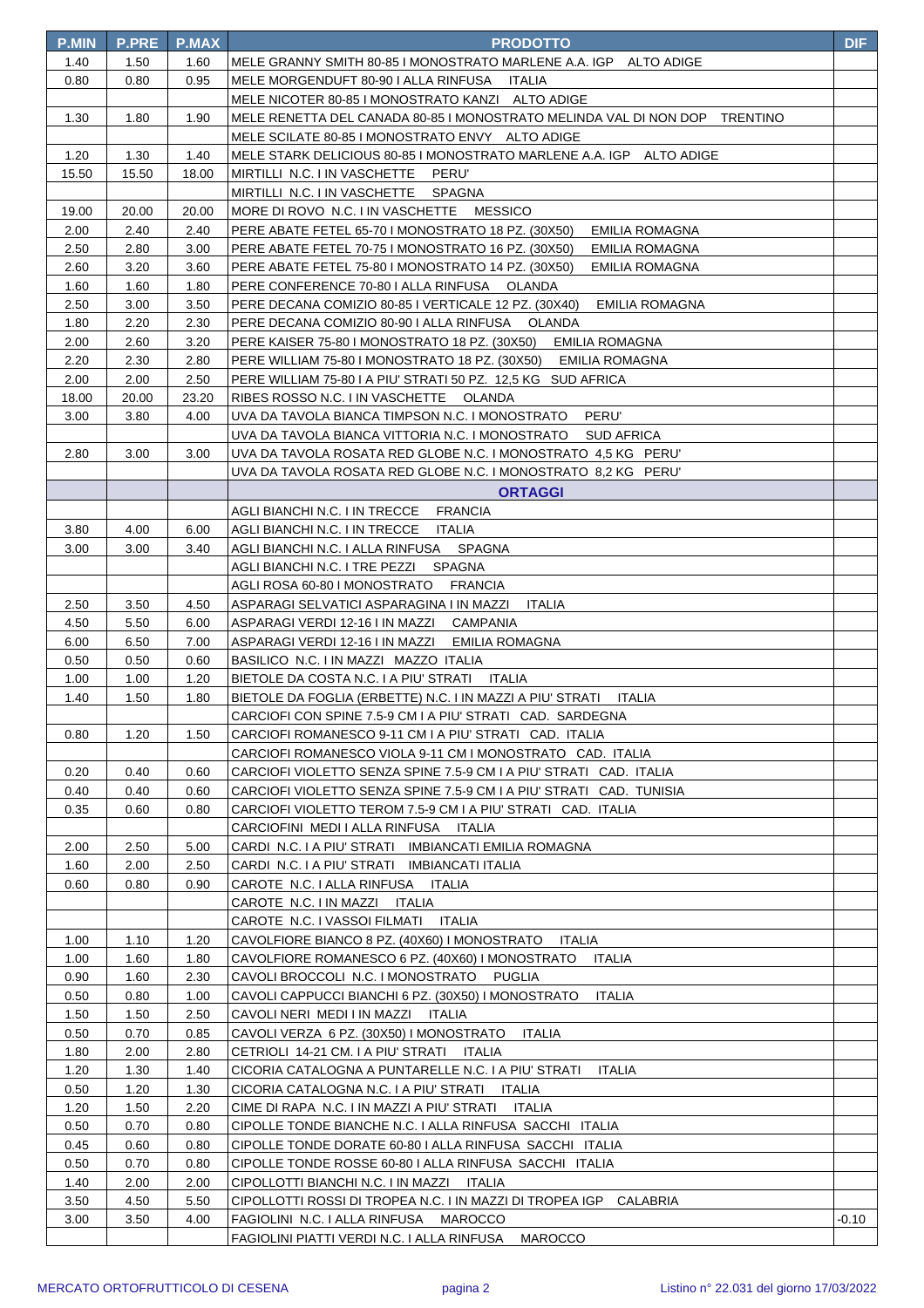| <b>P.MIN</b> | <b>P.PRE</b> | <b>P.MAX</b> | <b>PRODOTTO</b>                                                                                                                 | <b>DIF</b> |
|--------------|--------------|--------------|---------------------------------------------------------------------------------------------------------------------------------|------------|
| 2.00         | 2.60         | 2.80         | FAVE N.C. I ALLA RINFUSA ITALIA                                                                                                 | -0.20      |
|              |              |              | FINOCCHI 10 PZ. (30X50) EXTRA MONOSTRATO ITALIA                                                                                 |            |
| 1.40         | 1.50         | 2.00         | FINOCCHI 10 PZ. (30X50) I MONOSTRATO ITALIA                                                                                     |            |
| 0.45         | 0.50         | 0.50         | FIORI DI ZUCCA N.C. I CAD. ITALIA                                                                                               |            |
| 3.40         | 3.50         | 3.60         | FUNGHI PLEUROTUS OSTREATUS N.C. I DOPPIO STRATO<br><b>ITALIA</b>                                                                |            |
| 1.80         | 2.10         | 2.10         | FUNGHI PRATAIOLI BIANCHI 40-50 I MONOSTRATO ITALIA                                                                              |            |
| 1.00         | 2.00         | 2.20         | INDIVIE RICCIA 6 PZ. (30X50) I MONOSTRATO ITALIA                                                                                |            |
| 1.00         | 2.00         | 2.20         | INDIVIE SCAROLA 8 PZ. (30X50) I MONOSTRATO ITALIA                                                                               |            |
| 1.30         | 1.40         | 1.50         | LATTUGHE CAPPUCCIO 6 PZ. (30X50) I MONOSTRATO ITALIA                                                                            |            |
| 1.00         | 1.30         | 2.50         | LATTUGHE GENTILE 8 PZ. (30X50) I MONOSTRATO<br>ITALIA                                                                           |            |
| 1.80         | 2.00         | 2.20         | LATTUGHE ICEBERG 10 PZ. (40X60) I MONOSTRATO FILMATO<br><b>SPAGNA</b>                                                           |            |
| 1.30         | 1.30         | 1.50         | LATTUGHE ROMANA 8 PZ. (30X50) I DOPPIO STRATO<br>ITALIA                                                                         |            |
| 1.00         | 1.20         | 1.40         | MELANZANE N.C. I MONOSTRATO ITALIA                                                                                              |            |
| 0.80         | 0.90         | 1.10         | MELANZANE N.C. I A PIU' STRATI<br>SPAGNA                                                                                        |            |
|              |              |              | MELANZANE CHIARE N.C. I MONOSTRATO ITALIA                                                                                       |            |
| 1.20         | 1.60         | 2.00         | MELANZANE LUNGHE N.C. I A PIU' STRATI<br>ITALIA                                                                                 | 0.20       |
|              |              |              | MELONI GIALLI INVERNALI 1250-1600 GR. I MONOSTRATO<br><b>BRASILE</b>                                                            |            |
| 0.60         | 0.60         | 1.00         | PATATE P. BIANCA 40-80   ALLA RINFUSA SACCHI ITALIA                                                                             |            |
| 0.45         | 0.80         | 1.20         | PATATE P. GIALLA 40-80   ALLA RINFUSA CASSE ITALIA                                                                              |            |
| 0.45         | 0.60         | 1.00         | PATATE P. GIALLA 40-80 I ALLA RINFUSA SACCHI ITALIA                                                                             |            |
|              |              |              | PATATE P. GIALLA 40-80 I ALLA RINFUSA SACCHI OLANDA                                                                             |            |
|              |              |              | PATATE ROSSE 40-80   ALLA RINFUSA SACCHI FRANCIA                                                                                |            |
| 1.80         | 2.40         | 2.60         | PEPERONI LUNGHI GIALLI N.C. I MONOSTRATO<br><b>SICILIA</b>                                                                      |            |
| 2.00         | 2.50         | 2.60         | PEPERONI LUNGHI ROSSI N.C. I MONOSTRATO<br><b>SICILIA</b>                                                                       |            |
| 1.40         | 2.20         | 2.40         | PEPERONI QUADRATI GIALLI GG (90-110) I ALLA RINFUSA<br>SPAGNA                                                                   | -0.10      |
| 1.40         | 2.20         | 2.40         | PEPERONI QUADRATI ROSSI GG (90-110) I ALLA RINFUSA<br><b>SPAGNA</b>                                                             | $-0.10$    |
| 1.80         | 4.00         | 4.50         | PISELLI VERDI SCURI N.C. I ALLA RINFUSA ITALIA                                                                                  |            |
|              |              |              | POMODORI CILIEGINI MEDI I A PIU' STRATI<br>ITALIA                                                                               |            |
| 2.40         | 2.50         | 3.00         | POMODORI CILIEGINI PICCOLI I A PIU' STRATI<br>SICILIA                                                                           |            |
| 3.00         | 3.60         | 3.80         | POMODORI COSTOLUTI TIPO MARINDA 57-67 I DOPPIO STRATO<br><b>SICILIA</b>                                                         |            |
| 1.80         | 2.00         | 2.50         | POMODORI CUORE DI BUE VERDI 82-102 I MONOSTRATO<br>ITALIA                                                                       |            |
| 2.60         | 3.80         | 4.00         | POMODORI DATTERINI N.C. I DOPPIO STRATO<br>ITALIA                                                                               |            |
| 2.40         | 2.50         | 3.00         | POMODORI TIPO PICCADILLY N.C. I A PIU' STRATI ITALIA                                                                            |            |
|              |              |              | POMODORI TONDI LISCI ROSSI 67-82 I DOPPIO STRATO MAROCCO                                                                        |            |
| 1.80         | 2.40         | 2.50         | POMODORI TONDI LISCI ROSSI A GRAPPOLO 67-82 I DOPPIO STRATO<br><b>ITALIA</b>                                                    | 0.20       |
| 1.20         | 2.00         | 2.20         | POMODORI TONDI LISCI ROSSI A GRAPPOLO 67-82 I DOPPIO STRATO<br><b>SPAGNA</b><br>POMODORI TONDO SARDO N.C. I ALLA RINFUSA ITALIA | $-0.20$    |
| 1.00         | 1.20         | 1.80         | PORRI 40-60   ALLA RINFUSA<br>ITALIA                                                                                            |            |
| 1.00         | 1.50         | 1.50         | PORRI 40-60 I ALLA RINFUSA<br>OLANDA                                                                                            |            |
| 2.00         | 2.20         | 2.50         | PREZZEMOLI N.C. I IN MAZZI<br>ITALIA                                                                                            |            |
| 2.00         | 2.50         | 3.00         | RADICCHIO CICORINO MISTO N.C. I ALLA RINFUSA<br>ITALIA                                                                          |            |
| 1.50         | 2.50         | 2.50         | RADICCHIO ROSSO LUNGO PRECOCE 12 PZ. (30X50) I MONOSTRATO<br><b>ITALIA</b>                                                      |            |
|              |              |              | RADICCHIO ROSSO SEMILUNGO 18 PZ. (30X50) I MONOSTRATO<br>VENETO                                                                 |            |
|              |              |              | RADICCHIO ROSSO TARDIVO N.C. I MONOSTRATO VENETO                                                                                |            |
| 1.50         | 2.20         | 2.30         | RADICCHIO ROSSO TONDO 12 PZ. (30X50) I MONOSTRATO ITALIA                                                                        |            |
| 1.80         | 2.20         | 3.00         | RADICCHIO VARIEGATO N.C. I MONOSTRATO ITALIA                                                                                    |            |
| 0.25         | 0.30         | 0.60         | RAVANELLI TONDI ROSSI N.C. I 10 MAZZI MAZZO ITALIA                                                                              |            |
|              |              |              | ROSMARINO N.C. I ALLA RINFUSA ITALIA                                                                                            |            |
| 0.18         | 0.25         | 0.30         | RUCOLA SELVATICA N.C. I 20 MAZZI MAZZO ITALIA                                                                                   |            |
| 0.18         | 0.25         | 0.30         | RUCOLA SELVATICA N.C. I ALLA RINFUSA<br>ITALIA                                                                                  |            |
| 2.50         | 3.20         | 4.00         | SALSOLA AGRETTO N.C. I IN MAZZI<br>ITALIA                                                                                       |            |
|              |              |              | SALVIA N.C. I ALLA RINFUSA ITALIA                                                                                               |            |
|              |              |              | SCALOGNO COMUNE N.C. I ALLA RINFUSA RETE FRANCIA                                                                                |            |
| 0.60         | 0.80         | 0.90         | SEDANI DA COSTA VERDI MEDI I DOPPIO STRATO<br>ITALIA                                                                            |            |
| 1.00         | 1.00         | 1.30         | SEDANI DA COSTA VERDI MEDI I MONOSTRATO<br>ITALIA                                                                               |            |
| 0.80         | 1.30         | 2.50         | SPINACI RICCI N.C. I ALLA RINFUSA ITALIA                                                                                        |            |
| 1.60         | 2.00         | 2.50         | TOPINAMBUR N.C. I ALLA RINFUSA<br><b>ITALIA</b>                                                                                 |            |
| 1.50         | 2.00         | 2.00         | ZUCCHE TONDE DELICA MEDIE I MONOSTRATO<br><b>ITALIA</b>                                                                         |            |
| 1.80         | 1.80         | 2.00         | ZUCCHE TONDE DELICA MEDIE I MONOSTRATO<br><b>MESSICO</b>                                                                        |            |
| 1.80         | 2.00         | 2.20         | ZUCCHINE CHIARE LUNGHE 14-21 CM. I A PIU' STRATI<br>ITALIA                                                                      | 0.20       |
| 1.40         | 1.60         | 1.80         | ZUCCHINE SCURE LUNGHE 14-21 CM. I A PIU' STRATI<br><b>ITALIA</b>                                                                | 0.10       |
|              |              |              | <b>MAROCCO</b><br>ZUCCHINE SCURE LUNGHE 14-21 CM. I A PIU' STRATI                                                               |            |
|              |              |              | ZUCCHINE SCURE LUNGHE 21-28 CM. I A PIU' STRATI<br><b>ITALIA</b>                                                                |            |
| 1.00         | 1.70         | 2.00         | ZUCCHINE SCURE LUNGHE 7-14 CM. I MONOSTRATO<br>LAZIO                                                                            |            |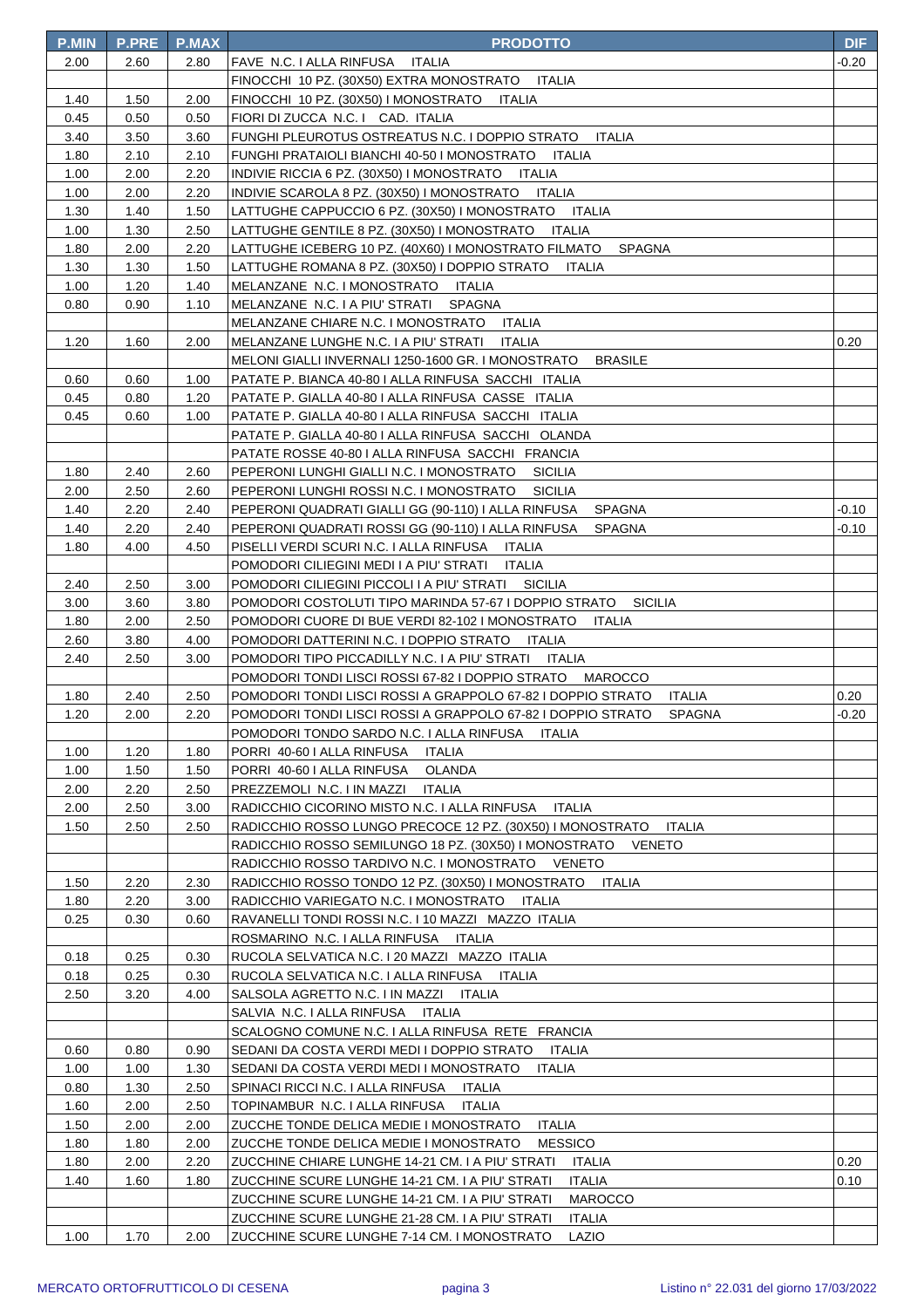| <b>P.MIN</b> | <b>P.PRE</b> | <b>P.MAX</b> | <b>PRODOTTO</b>                                                                                                 | <b>DIF</b> |
|--------------|--------------|--------------|-----------------------------------------------------------------------------------------------------------------|------------|
|              |              |              | <b>PRODOTTI ESOTICI</b>                                                                                         |            |
|              |              |              | ANANAS GOLD 6 PZ. (40X60) I MONOSTRATO MATURAZIONE IN PIANTA COSTA RICA                                         |            |
| 0.90         | 1.60         | 1.70         | ANANAS GOLD 7 PZ. (40X60) I MONOSTRATO COSTA RICA                                                               |            |
| 3.50         | 3.50         | 3.80         | ANANAS GOLD 7 PZ. (40X60) I MONOSTRATO VIA AEREA REPUBBLICA DOMINICANA                                          |            |
| 3.40         | 3.50         | 4.00         | AVOCADO 306-365 (12) I MONOSTRATO ISRAELE                                                                       |            |
|              |              |              | AVOCADO HASS 306-365 (12) I MONOSTRATO SPAGNA                                                                   |            |
| 0.80         | 1.00         | 1.00         | BANANE CAVENDISH N.C. I A PIU' STRATI AMERICA CENTRALE                                                          |            |
| 1.15         | 1.25         | 1.35         | BANANE CAVENDISH N.C. I A PIU' STRATI CHIQUITA AMERICA CENTRALE                                                 |            |
| 4.00         | 5.00         | 7.00         | FRUTTO DELLA PASSIONE N.C. I ALLA RINFUSA COLOMBIA                                                              |            |
|              |              |              | LIME 53-56 I A PIU' STRATI BRASILE                                                                              |            |
| 1.75         | 2.50         | 3.00         | MANGHI 8 PZ. (30X40) I MONOSTRATO BRASILE                                                                       |            |
| 7.00         | 7.50         | 10.50        | MANGHI 8 PZ. (30X40) I MONOSTRATO VIA AEREA PERU'                                                               |            |
|              |              |              | PAPAIA 6 PZ. I MONOSTRATO BRASILE                                                                               |            |
| 3.50         | 4.60         | 4.60         | PAPAIA FORMOSA 3 PZ. I MONOSTRATO BRASILE                                                                       |            |
|              |              |              | ZENZERO N.C. I ALLA RINFUSA BRASILE                                                                             |            |
|              |              |              | <b>PRODOTTI SECCHI</b>                                                                                          |            |
|              |              |              | ALBICOCCHE SECCHE MEDIE I ALLA RINFUSA TURCHIA                                                                  |            |
| 14.00        | 14.00        | 15.00        | ANACARDI 180-210   ALLA RINFUSA BRASILE                                                                         |            |
| 13.00        | 13.00        | 14.00        | ANACARDI 180-210 I ALLA RINFUSA VIETNAM                                                                         |            |
|              |              |              | ARACHIDI 7-9 FANCY ALLA RINFUSA EGITTO                                                                          |            |
|              |              |              | ARACHIDI 7-9 EXTRA FANCY ALLA RINFUSA     ISRAELE                                                               |            |
|              |              |              | ARACHIDI 9-11 FANCY ALLA RINFUSA  EGITTO                                                                        |            |
|              |              |              | CECI SECCHI 8+ I ALLA RINFUSA MESSICO                                                                           |            |
|              |              |              | CECI SECCHI N.C. I ALLA RINFUSA ITALIA                                                                          |            |
|              |              |              | DATTERI DEGLET NOUR N.C. I IN VASCHETTE TUNISIA                                                                 |            |
|              |              |              | DATTERI MEDJOUL GIANT (23+ GR.) I ALLA RINFUSA     ISRAELE                                                      |            |
|              |              |              | DATTERI MEDJOUL LARGE (18-23 GR.) I ALLA RINFUSA     ISRAELE                                                    |            |
|              |              |              | DATTERI MEDJOUL SUPER GIANT (26+GR.) I ALLA RINFUSA     ISRAELE                                                 |            |
|              |              |              | FAGIOLI SECCHI BORLOTTI CRANBERRY N.C. I ALLA RINFUSA  SACCHETTI   CANADA                                       |            |
|              |              |              | FAGIOLI SECCHI BORLOTTI LAMON N.C. I ALLA RINFUSA  SACCHETTI   ITALIA                                           |            |
|              |              |              | FAGIOLI SECCHI CANNELLINI N.C. I ALLA RINFUSA  SACCHETTI   ARGENTINA                                            |            |
|              |              |              | FAVE SECCHE_N.C. I ALLA RINFUSA_SACCHETTI_SGUSCIATE EGITTO                                                      |            |
|              |              |              | FICHI SECCHI N.C. I ALLA RINFUSA GRECIA                                                                         |            |
| 9.00         | 9.00         | 9.50         | LENTICCHIE SECCHE COMUNI MEDIE I ALLA RINFUSA CANADA<br>MANDORLE 20-22 U.S. I ALLA RINFUSA SGUSCIATE CALIFORNIA |            |
|              |              |              | MANDORLE 22-24 EXTRA I ALLA RINFUSA SGUSCIATE CALIFORNIA                                                        |            |
|              |              |              | MANDORLE N.C. I ALLA RINFUSA PELATE CALIFORNIA                                                                  |            |
|              |              |              | NOCCIOLE N.C. I ALLA RINFUSA<br><b>FRANCIA</b>                                                                  |            |
|              |              |              | NOCCIOLE N.C. I ALLA RINFUSA<br><b>ITALIA</b>                                                                   |            |
| 1.20         | 1.20         | 1.50         | NOCI DI COCCO 12 PZ. (40X60) I ALLA RINFUSA<br>COSTA D'AVORIO                                                   |            |
|              |              |              | NOCI FRANQUETTE 30-32 I ALLA RINFUSA<br><b>FRANCIA</b>                                                          |            |
| 3.80         | 4.00         | 4.00         | NOCI FRANQUETTE 32-34 I ALLA RINFUSA<br><b>FRANCIA</b>                                                          |            |
| 4.20         | 4.50         | 4.50         | NOCI FRANQUETTE 34-36 I ALLA RINFUSA<br><b>FRANCIA</b>                                                          |            |
| 5.00         | 5.50         | 6.30         | NOCI LARA 32-34 I ALLA RINFUSA<br><b>ITALIA</b>                                                                 |            |
| 6.00         | 7.00         | 7.80         | NOCI LARA 34-36 I ALLA RINFUSA<br><b>ITALIA</b>                                                                 |            |
|              |              |              | PINOLI CINESI N.C. I ALLA RINFUSA<br><b>CINA</b>                                                                |            |
|              |              |              | PINOLI COMUNI N.C. I ALLA RINFUSA<br>ITALIA                                                                     |            |
|              |              |              | PINOLI COMUNI N.C. I ALLA RINFUSA<br><b>MEDITERRANEO</b>                                                        |            |
| 13.50        | 14.00        | 14.00        | PISTACCHI 18-20 I ALLA RINFUSA<br>CALIFORNIA                                                                    |            |
|              |              |              | PISTACCHI N.C. I ALLA RINFUSA SGUSCIATI CALIFORNIA                                                              |            |
|              |              |              | PISTACCHI N.C. I ALLA RINFUSA    SGUSCIATI IRAN                                                                 |            |
|              |              |              | PRUGNE SECCHE 20-30/LB I ALLA RINFUSA FRANCIA                                                                   |            |
|              |              |              | PRUGNE SECCHE  30-40/LB I ALLA RINFUSA    DENOCCIOLATE FRANCIA                                                  |            |
|              |              |              | UVA SECCA SULTANINA MEDIA I ALLA RINFUSA     TURCHIA                                                            |            |